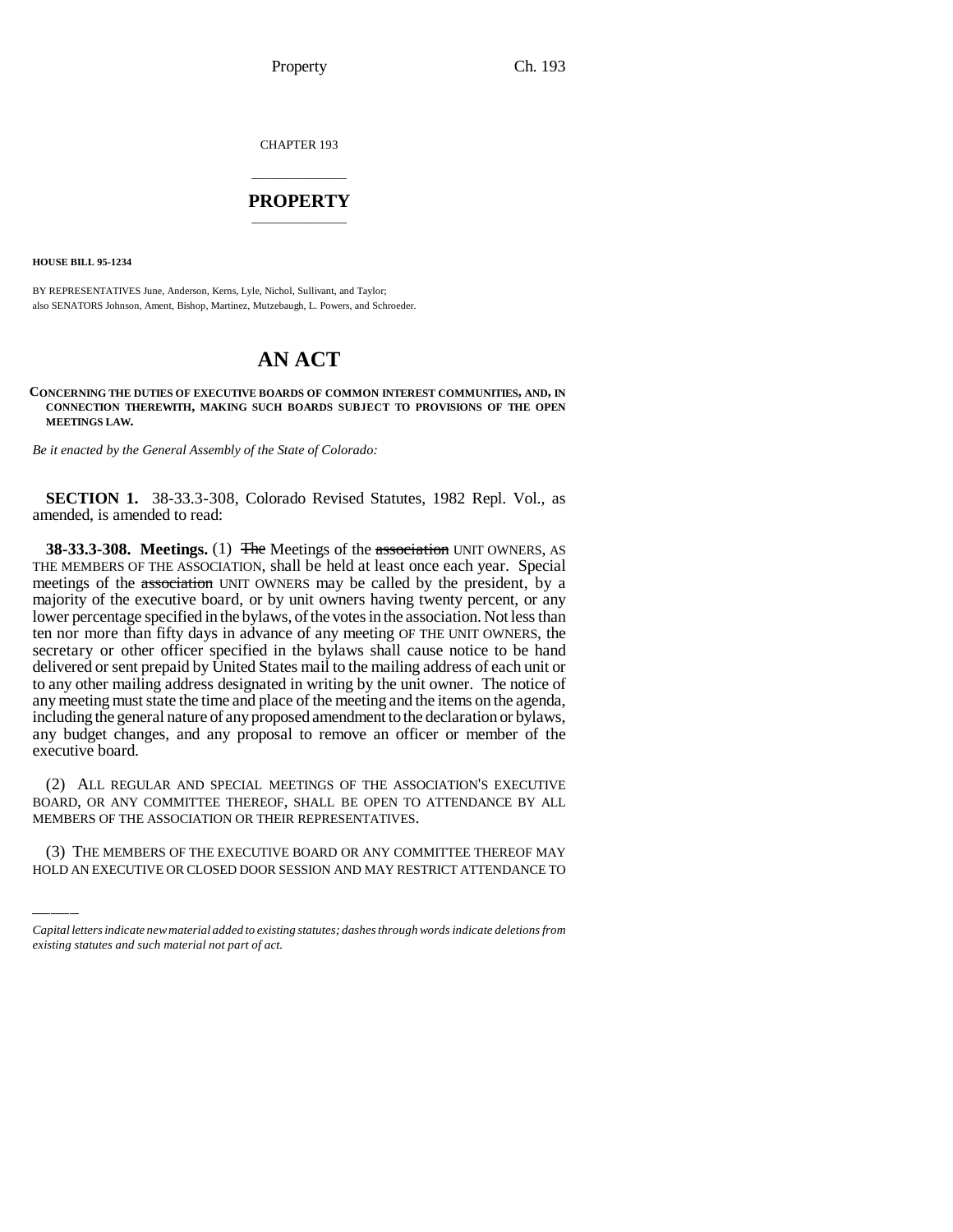## Ch. 193 Property

EXECUTIVE BOARD MEMBERS AND SUCH OTHER PERSONS REQUESTED BY THE EXECUTIVE BOARD DURING A REGULAR OR SPECIALLY ANNOUNCED MEETING OR A PART THEREOF. THE MATTERS TO BE DISCUSSED AT SUCH AN EXECUTIVE SESSION SHALL INCLUDE ONLY MATTERS ENUMERATED IN PARAGRAPHS (a) TO (e) OF SUBSECTION (4) OF THIS SECTION.

(4) MATTERS FOR DISCUSSION BY AN EXECUTIVE OR CLOSED SESSION ARE LIMITED TO:

(a) MATTERS PERTAINING TO EMPLOYEES OF THE ASSOCIATION OR INVOLVING THE EMPLOYMENT, PROMOTION, DISCIPLINE, OR DISMISSAL OF AN OFFICER, AGENT, OR EMPLOYEE OF THE ASSOCIATION;

(b) CONSULTATION WITH LEGAL COUNSEL CONCERNING DISPUTES THAT ARE THE SUBJECT OF PENDING OR IMMINENT COURT PROCEEDINGS OR MATTERS THAT ARE PRIVILEGED OR CONFIDENTIAL BETWEEN ATTORNEY AND CLIENT;

(c) INVESTIGATIVE PROCEEDINGS CONCERNING POSSIBLE OR ACTUAL CRIMINAL MISCONDUCT;

(d) MATTERS SUBJECT TO SPECIFIC CONSTITUTIONAL, STATUTORY, OR JUDICIALLY IMPOSED REQUIREMENTS PROTECTING PARTICULAR PROCEEDINGS OR MATTERS FROM PUBLIC DISCLOSURE;

(e) ANY MATTER THE DISCLOSURE OF WHICH WOULD CONSTITUTE AN UNWARRANTED INVASION OF INDIVIDUAL PRIVACY.

(5) PRIOR TO THE TIME THE MEMBERS OF THE EXECUTIVE BOARD OR ANY COMMITTEE THEREOF CONVENE IN EXECUTIVE SESSION, THE CHAIR OF THE BODY SHALL ANNOUNCE THE GENERAL MATTER OF DISCUSSION AS ENUMERATED IN PARAGRAPHS (a) TO (e) OF SUBSECTION (4) OF THIS SECTION.

(6) NO RULE OR REGULATION OF THE BOARD OR ANY COMMITTEE THEREOF SHALL BE ADOPTED DURING AN EXECUTIVE SESSION. A RULE OR REGULATION MAY BE VALIDLY ADOPTED ONLY DURING A REGULAR OR SPECIAL MEETING OR AFTER THE BODY GOES BACK INTO REGULAR SESSION FOLLOWING AN EXECUTIVE SESSION.

(7) THE MINUTES OF ALL MEETINGS AT WHICH AN EXECUTIVE SESSION WAS HELD SHALL INDICATE THAT AN EXECUTIVE SESSION WAS HELD, AND THE GENERAL SUBJECT MATTER OF THE EXECUTIVE SESSION.

**SECTION 2.** 38-33.3-117, Colorado Revised Statutes, 1982 Repl. Vol., as amended, is amended BY THE ADDITION OF A NEW SUBSECTION to read:

**38-33.3-117. Applicability to preexisting common interest communities.** (4) SECTION 38-33.3-308 (2) TO (7) SHALL APPLY TO ALL COMMON INTEREST COMMUNITIES CREATED WITHIN THIS STATE BEFORE JULY 1, 1995, AND SHALL APPLY TO ALL MEETINGS OF THE EXECUTIVE BOARD OF SUCH A COMMUNITY OR ANY COMMITTEE THEREOF OCCURRING ON OR AFTER SAID DATE. IN ADDITION, SAID SECTION 38-33.3-308 (2) TO (7) SHALL APPLY TO ALL COMMON INTEREST COMMUNITIES CREATED ON OR AFTER JULY 1, 1995, AND SHALL APPLY TO ALL